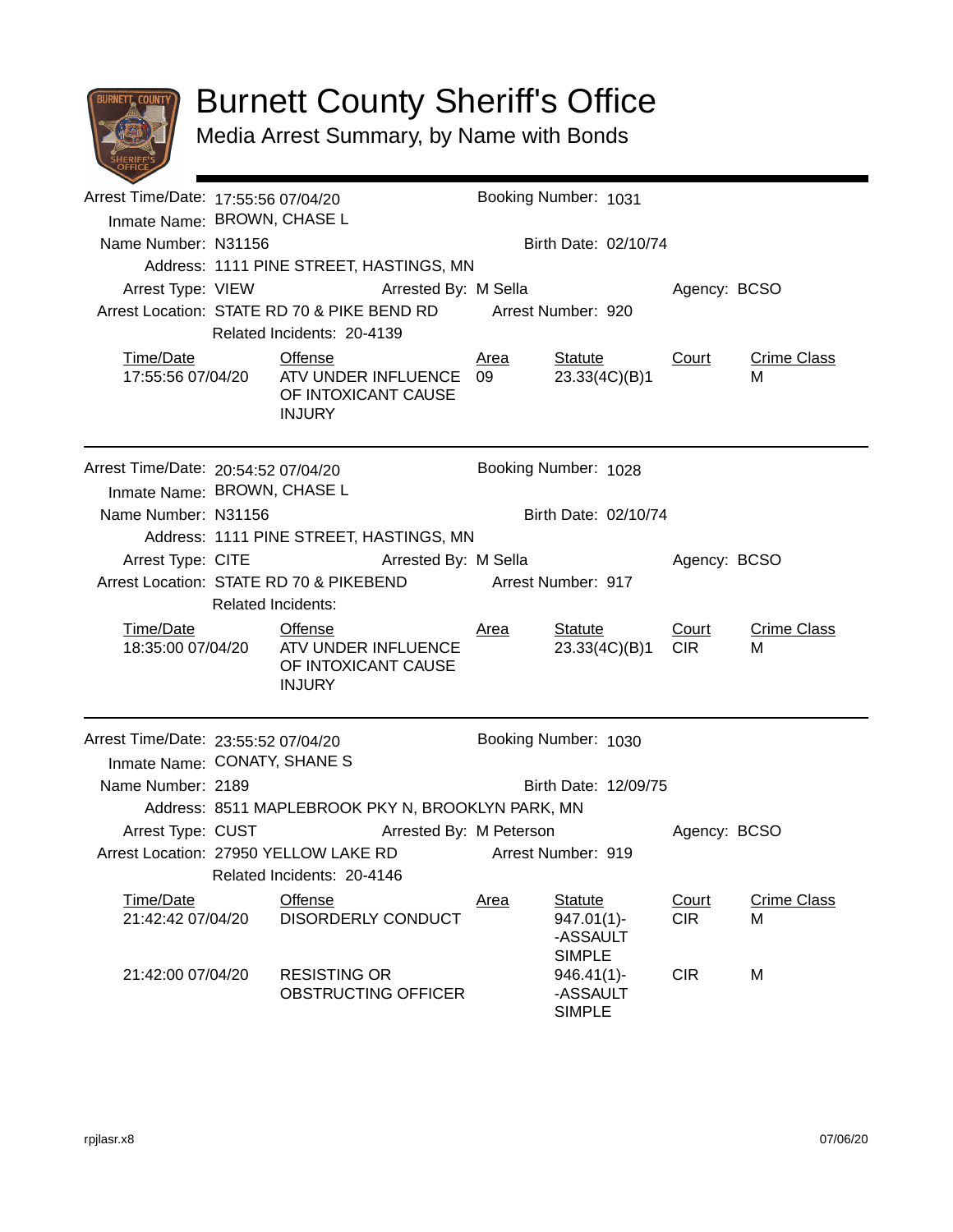| Time/Date<br>21:42:32 07/04/20                                             |                                     | Offense<br><b>CRIMINAL TRESPASS -</b><br><b>DWELLING</b>                                   | <u>Area</u> | <b>Statute</b><br>943.14(2)                                  | Court<br><b>CIR</b>      | <b>Crime Class</b><br>м |
|----------------------------------------------------------------------------|-------------------------------------|--------------------------------------------------------------------------------------------|-------------|--------------------------------------------------------------|--------------------------|-------------------------|
| Arrest Time/Date: 22:57:46 07/04/20                                        |                                     |                                                                                            |             | Booking Number: 1029                                         |                          |                         |
|                                                                            |                                     | Inmate Name: GARBOW, ROSETTA J                                                             |             |                                                              |                          |                         |
| Name Number: N33919                                                        |                                     |                                                                                            |             | Birth Date: 06/01/66                                         |                          |                         |
|                                                                            |                                     | Address: 24624 ST CROIX ST, Hertel, WI                                                     |             |                                                              |                          |                         |
| Arrest Type: CUST                                                          |                                     | <b>Arrested By: T Larson</b>                                                               |             |                                                              | Agency: SCTP             |                         |
|                                                                            | Arrest Location: 24824 ANGELINE AVE |                                                                                            |             | Arrest Number: 918                                           |                          |                         |
|                                                                            | <b>Related Incidents:</b>           |                                                                                            |             |                                                              |                          |                         |
| Time/Date<br>22:00:00 07/04/20                                             |                                     | Offense<br>BATTERY OR THREAT TO<br>JUDGE/PROSECUTOR/LA<br>AW ENFORCEMENT<br><b>OFFICER</b> | <u>Area</u> | <b>Statute</b><br>$940.203(2)$ -<br>-SIMPLE                  | Court<br><b>CIR</b>      | <b>Crime Class</b><br>F |
| 19:41:00 07/04/20                                                          |                                     | Resisting or obstructing an<br>Officer                                                     |             | 2.946.41                                                     | <b>CIR</b>               | <b>OR</b>               |
| Arrest Time/Date: 17:29:29 07/03/20                                        |                                     | Inmate Name: RICHISON, HEATHER R                                                           |             | Booking Number: 1026                                         |                          |                         |
| Name Number: N1393                                                         |                                     |                                                                                            |             | Birth Date: 06/17/78                                         |                          |                         |
|                                                                            |                                     | Address: 26860 FAIRGROUNDS RD, Webster, WI                                                 |             |                                                              |                          |                         |
| Arrest Type: CUST                                                          |                                     | Arrested By: P Carlson                                                                     |             |                                                              | Agency: BCSO             |                         |
|                                                                            |                                     | Arrest Location: 26860 FAIRGROUNDS RD                                                      |             | Arrest Number: 915                                           |                          |                         |
|                                                                            |                                     | Related Incidents: 20-4104                                                                 |             |                                                              |                          |                         |
| Time/Date<br>17:29:29 07/03/20                                             |                                     | <b>Offense</b><br>DISORDERLY CONDUCT 09                                                    | <b>Area</b> | <b>Statute</b><br>$947.01(1)$ -<br>-ASSAULT<br><b>SIMPLE</b> | Court                    | <b>Crime Class</b><br>м |
| 17:29:29 07/03/20                                                          |                                     | DOMESTIC ABUSE<br><b>ENHANCER</b>                                                          | 09          | 968.075                                                      |                          | U                       |
| Arrest Time/Date: 14:46:57 06/30/20                                        |                                     |                                                                                            |             | Booking Number: 1020                                         |                          |                         |
| Inmate Name: ROGERS, JORDAN M                                              |                                     |                                                                                            |             |                                                              |                          |                         |
| Name Number: N54475                                                        |                                     |                                                                                            |             | Birth Date: 11/22/89                                         |                          |                         |
|                                                                            |                                     | Address: 7470 CEDAR ST W, Webster, WI                                                      |             |                                                              |                          |                         |
| Arrest Type: CUST                                                          |                                     | Arrested By: A WORKMAN                                                                     |             |                                                              | Agency: WSP              |                         |
| Arrest Location: STATE RD 77 / ST CROIX TRAIL<br><b>Related Incidents:</b> |                                     |                                                                                            |             | Arrest Number: 909                                           |                          |                         |
| Time/Date                                                                  |                                     | Offense                                                                                    | <u>Area</u> | <b>Statute</b>                                               | Court                    | <b>Crime Class</b>      |
| 13:00:00 06/10/20<br>13:26:00 06/30/20                                     |                                     | FAIL TO APPEAR<br>POSSESSION OF THC                                                        | 16<br>16    | 968.09(1)<br>961.41(3G)(E)                                   | <b>CIR</b><br><b>CIR</b> | U<br>M                  |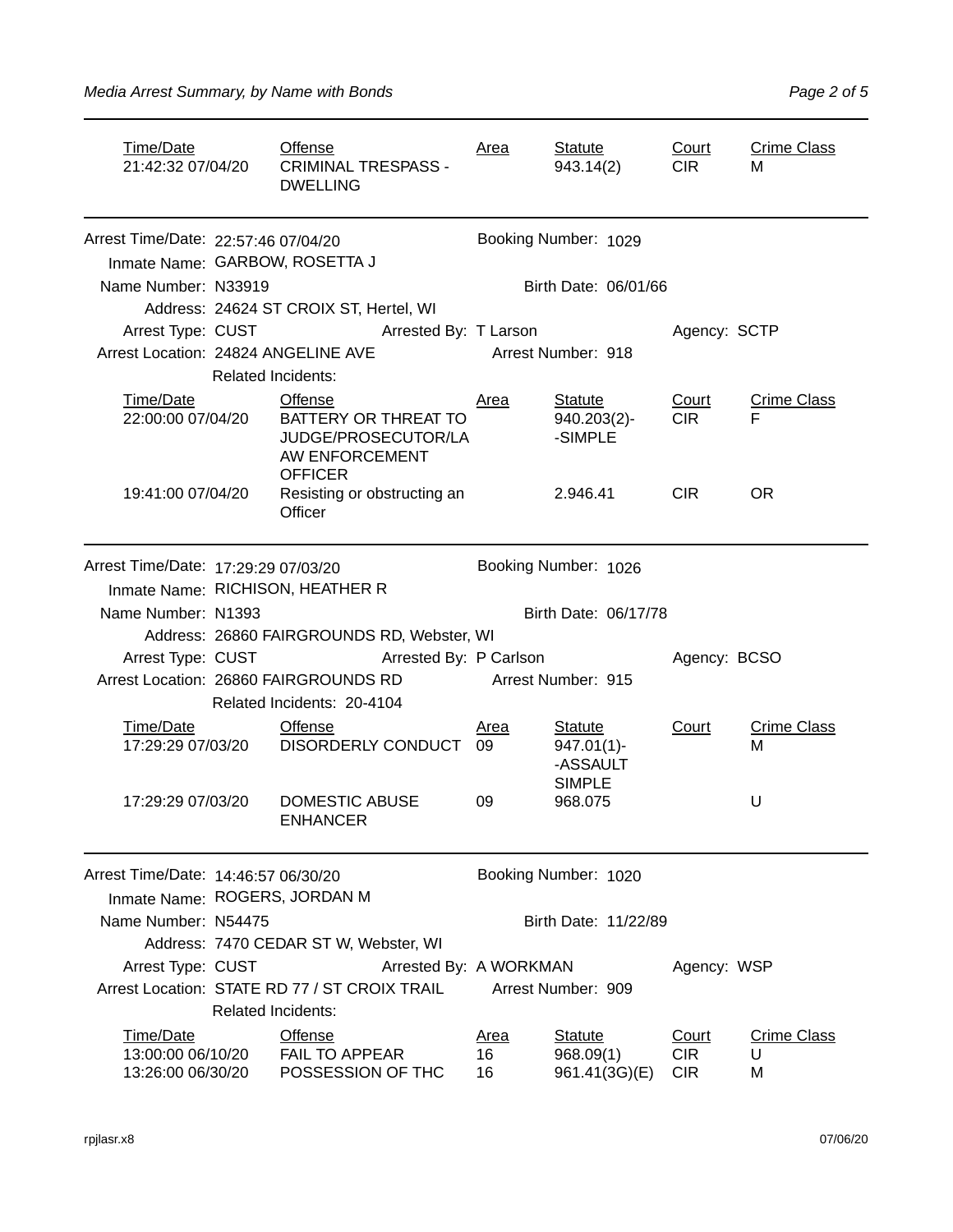| Arrest Time/Date: 11:22:53 07/01/20<br>Inmate Name: STAPLES, CHRISTOPHER A     |                           |                                                   | Booking Number: 1022 |                            |              |                         |  |
|--------------------------------------------------------------------------------|---------------------------|---------------------------------------------------|----------------------|----------------------------|--------------|-------------------------|--|
| Name Number: N14673                                                            |                           |                                                   | Birth Date: 02/18/87 |                            |              |                         |  |
|                                                                                |                           | Address: 4674 MALLARD LAKE RD, Webster, WI        |                      |                            |              |                         |  |
| Arrest Type: CUST<br>Arrested By: J Henry                                      |                           |                                                   |                      |                            | Agency: BCSO |                         |  |
|                                                                                |                           | Arrest Location: 25108 STATE RD 35; Probation and |                      | Arrest Number: 912         |              |                         |  |
|                                                                                | Parole Building           | Related Incidents: 20-4019                        |                      |                            |              |                         |  |
| Time/Date                                                                      |                           | <b>Offense</b>                                    |                      |                            |              |                         |  |
|                                                                                |                           | 11:22:53 07/01/20 PROBATION VIOLATION             | Area<br>09           | <b>Statute</b><br>973.10   | <b>Court</b> | <b>Crime Class</b><br>U |  |
| Arrest Time/Date: 03:27:20 07/04/20                                            |                           |                                                   |                      | Booking Number: 1027       |              |                         |  |
| Inmate Name: STEVENS, SHAWN M                                                  |                           |                                                   |                      |                            |              |                         |  |
| Name Number: 2185                                                              |                           | Address: 7751 AIRPORT RD, Webster, WI             |                      | Birth Date: 12/17/96       |              |                         |  |
| Arrest Type: CUST                                                              |                           | Arrested By: A Bentley                            |                      |                            | Agency: SPD  |                         |  |
| <b>Arrest Location: SIREN WI</b>                                               |                           |                                                   |                      | Arrest Number: 916         |              |                         |  |
|                                                                                |                           | Related Incidents: S20-247                        |                      |                            |              |                         |  |
| Time/Date                                                                      |                           | <b>Offense</b>                                    | Area                 | <b>Statute</b>             | Court        | <b>Crime Class</b>      |  |
| 02:28:00 07/04/20                                                              |                           | <b>RESISTING OR</b>                               | 15                   | $946.41(1)$ -              | <b>CIR</b>   | М                       |  |
|                                                                                |                           | <b>OBSTRUCTING OFFICER</b>                        |                      | -ASSAULT<br><b>SIMPLE</b>  |              |                         |  |
| 02:28:00 07/04/20                                                              |                           | DISORDERLY CONDUCT                                | 15                   | $947.01(1)$ -              | <b>CIR</b>   | М                       |  |
|                                                                                |                           |                                                   |                      | -ASSAULT                   |              |                         |  |
| 02:28:00 07/04/20                                                              |                           | <b>CRIMINAL DAMAGE TO</b>                         | 15                   | <b>SIMPLE</b><br>943.01(1) | <b>CIR</b>   | М                       |  |
|                                                                                |                           | <b>PROPERTY</b>                                   |                      |                            |              |                         |  |
| Arrest Time/Date: 10:23:07 06/30/20                                            |                           |                                                   |                      | Booking Number: 1019       |              |                         |  |
| Inmate Name: STROM, RYAN J                                                     |                           |                                                   |                      |                            |              |                         |  |
| Name Number: 2147                                                              |                           |                                                   | Birth Date: 06/02/86 |                            |              |                         |  |
|                                                                                |                           | Address: 391 RACINE DR, LITTLE CANADA, MN         |                      |                            |              |                         |  |
| Arrest Type: CUST<br>Arrested By: H Mangen<br>Arrest Location: BURNETT CO JAIL |                           | Agency: BCSO<br>Arrest Number: 908                |                      |                            |              |                         |  |
|                                                                                | <b>Related Incidents:</b> |                                                   |                      |                            |              |                         |  |
| Time/Date                                                                      |                           | Offense                                           | <b>Area</b>          | <b>Statute</b>             | Court        | <b>Crime Class</b>      |  |
| 00:00:00 01/13/18                                                              |                           | POSSESSION OF DRUG<br><b>PARAPHERNALIA</b>        | 09                   | 961.573(1)                 | <b>CIR</b>   | U                       |  |
|                                                                                |                           |                                                   |                      |                            |              |                         |  |

Arrest Time/Date: 09:59:35 07/03/20 Booking Number: 1024 Inmate Name: TIJERINA, NOAH R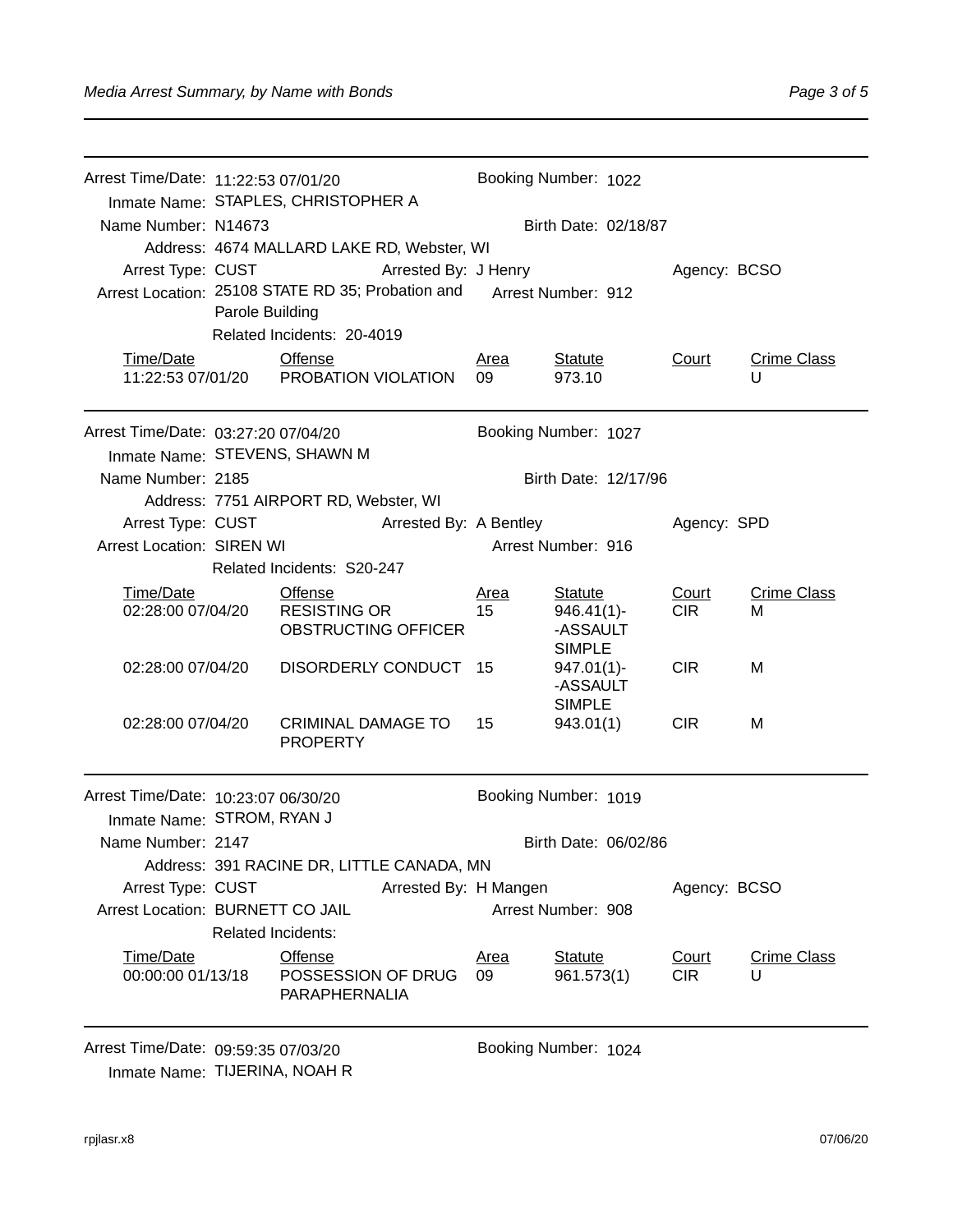| Name Number: N5296                                                   |  | Address: 4379 STATE RD 70, Webster, WI                    |                    |            | Birth Date: 07/14/77                                  |              |                         |  |  |
|----------------------------------------------------------------------|--|-----------------------------------------------------------|--------------------|------------|-------------------------------------------------------|--------------|-------------------------|--|--|
| Arrest Location: 4379 STATE RD 70                                    |  | Arrest Type: CUST Arrested By: C Culvey                   | Arrest Number: 913 |            |                                                       | Agency: BCSO |                         |  |  |
|                                                                      |  | Related Incidents: 20-4090                                |                    |            |                                                       |              |                         |  |  |
| Time/Date                                                            |  | <b>Offense</b><br>09:59:35 07/03/20    DISORDERLY CONDUCT |                    | Area<br>07 | Statute<br>$947.01(1)$ -<br>-ASSAULT<br><b>SIMPLE</b> | Court        | <b>Crime Class</b><br>М |  |  |
| 09:59:35 07/03/20                                                    |  | DOMESTIC ABUSE<br><b>ENHANCER</b>                         |                    | 07         | 968.075                                               |              | U                       |  |  |
| Arrest Time/Date: 13:16:56 07/03/20<br>Inmate Name: TIJERINA, NOAH R |  |                                                           |                    |            | Booking Number: 1025                                  |              |                         |  |  |
|                                                                      |  |                                                           |                    |            |                                                       |              |                         |  |  |
| Name Number: N5296                                                   |  |                                                           |                    |            | Birth Date: 07/14/77                                  |              |                         |  |  |
|                                                                      |  | Address: 4379 STATE RD 70, Webster, WI                    |                    |            |                                                       |              |                         |  |  |
| Arrest Location: 4379 STATE RD 70                                    |  | Arrest Type: CUST Arrested By: C Culvey                   |                    |            | Arrest Number: 914                                    | Agency: BCSO |                         |  |  |
|                                                                      |  | Related Incidents: 20-4090                                |                    |            |                                                       |              |                         |  |  |